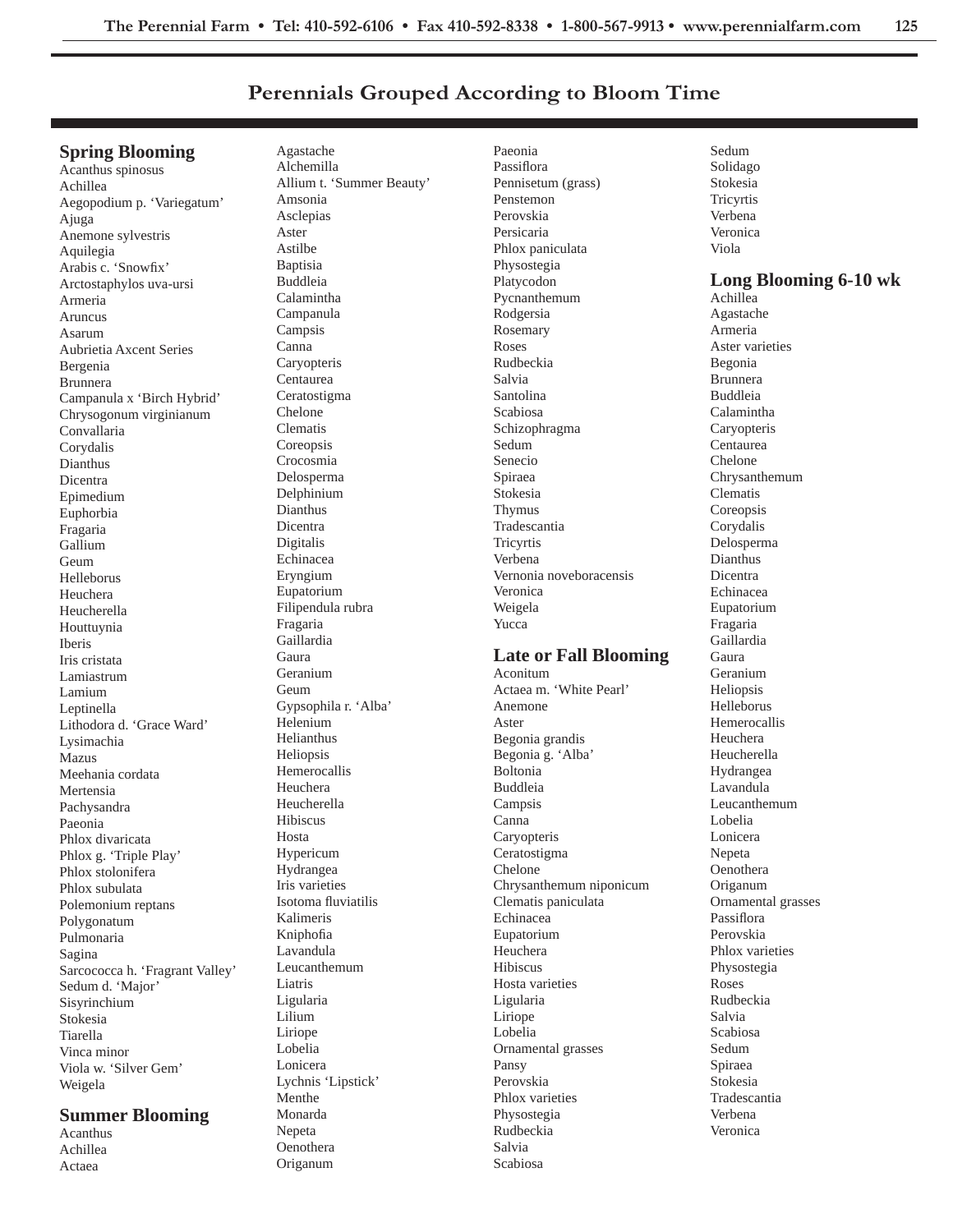# **Perennials Grouped According to Flower Color**

Agastache 'Heatwave'

### **White Flowers**

Actaea Aegopodium Anemone 'Honorine Jobert' Anemone sylvestris Anemone 'Whirlwind' Anemone 'Wild Swan' Arabis 'Snowfix' Arctostaphylos uva-ursi Aruncus dioicus Aster divaricatus Astilbe 'Deutschland' Astilbe 'Snowdrift Astilbe 'Vision in White' Begonia grandis 'Alba' Buddleia flutterby Petite 'Snow White' Calamintha nepeta 'White Cloud' Canna 'Tropical White' Chelone glabra Chrysanthemum nipponicum Clematis h. 'Henryii' Clematis h. 'Miss Bateman' Clematis paniculata Convallaria majalis Coreopsis x 'Polaris' Coreopsis 'Starlight' Delosperma 'Osberg' Dianthus 'Arctic Star' Dianthus EverLast 'White + Eye' Dicentra s. 'Alba' Digitalis p. 'Candy Mountain White' Echinacea 'Avalanche' Echinacea 'Milkshake' Echinacea p. 'Pow Wow White' Echinacea p. 'White Swan' Epimedium 'Alabaster' Fothergilla m. 'Mt. Airy' Galium odoratum Gaura 'So White' Gautheria procumbens Geranium s. 'Album' Gypsophila r. 'Alba' Helleborus 'Ice Braker Pico' Helleborus 'Ivory Prince' Helleborus x ericsmithhii 'Monte Cristo' Helleborus o. 'Picotee Lady' Helleborus x ericsmithii 'Shooting Star' Helleborus 'White Pearl' Hellerocallis x sahinii 'Winterbells' Hemerocallis 'Joan Senior' Hemerocallis 'Pandora's Box' Heuchera 'Autumn Bride' Heuchera 'Citronella' Heuchera 'Dale's Strain' Heuchera 'Encore' Heuchera 'Georgia Peach' Heuchera 'Green Spice' Heuchera 'Palace Purple' Heuchera 'Peach Flambe' Heuchera 'Silver Scrolls' Heuchera 'Tiramisu' Heucherella Hibiscus 'Kopper King' Hibiscus 'Luna White' Hosta s. 'Elegans' Hosta s. 'Frances Williams' Hosta s. 'Great Expectations' Hosta x 'August Moon' Hosta x 'Big Daddy' Hosta x 'Blue Angel' Hosta x 'Guacamole' Hosta x 'June' Hosta x 'Royal Standard' Houttuynia Hydrangea petiolaris Hydrangea a. 'Annabelle' Hydrangea p. 'Pinky Winky' Hydrangea q. 'Snow Queen' Iberis s. 'Snowflake' Iris cristata 'Tennessee White' Iris e. 'Moonlight Waves' Iris s. 'Snow Queen' Itea v. 'Henry's Garnet'

Itea v. 'Little Henry' Lamium m. 'White Nancy' Leucanthemum Liatris s. 'Floristan White' Lillium x 'Casa Blanca' Liriope 'Monroe's White' Mazus r. 'Albus' Ophiopogon 'Ebony Night' Paeonia l. 'Festiva Maxima' Paeonia l. 'Shirley Temple' Paeonia s. White Penstemon 'Husker Red' Persicaria polymorpha Phlox d. 'May Breeze' Phlox p. 'David' Phlox s. 'Amazing Grace' Physostegia v. 'Miss Manners' Polygonum aubertii Polygonatum f. 'Variegatum' Pulmonaria 'Sissinghurst White' Rodgersia aesculifolia Sagina subulata Sagina s. 'Aurea' Salvia n. 'Snow Hill' Sarcoccoca h. 'Fragrant Valley' Schizophragma h. 'Moonlight' Sedum d. 'Major' Sedum album Sedum ternatum Tiarella 'Brandywine' Tiarella 'Running Tapestry' Tiarella 'Timbuktu' Tiarella wherryi Tiarella 'Dark Star' Veronica x 'Whitewater' Vinca minor 'Alba' Yucca

#### **Rose/Purple Flowers**

Achilla 'Oertel's Rose' Agastache x 'Bolero' Anemone 'Pamina' Aster novi-belgii 'Alert' Astilbe 'Pumila' Astilbe 'Visions' Astilbe 'Vision in Red' Corydalis 'Blackberry Wine' Delosperma cooperi Delosperma 'John Profitt' Dianthus 'Firewitch' Dianthus 'Neon Star' Echinacea 'Kim's Knee High' Echinacea 'Magnus' Echinacea 'Pow Wow Wild Berry' Echinacea 'Prairie Splendor' Echinacea 'Ruby Star' Geranium c. 'Karmina' Geranium mac. 'Bevan's Variety' Geranium sanguineum Geranium s. 'Max Frei' Hemerocallis 'Cherry Cheeks' Hemerocallis 'Purple de Oro' Hemerocallis 'Rosy Returns' Hemerocallis 'Summer Wine' Iris versicolor Liatris 'Kobold' Monarda 'Petite Delight' Monarda 'Raspberry Wine' Phlox p. 'Nicky' Sedum 'Brilliant' Teucrium chamaedrys Thymus 'Coccineus' Stachys 'Silky Fleece' Veronica 'Eveline'

# **Pink Flowers**

Acanthus spinosus 'Whitewater' Achillea 'Peachy Seduction' Achillea 'Pink Grapefruit'

Anemone x Fantasy 'Pocahontas' Anemone 'Prince Henry' Anemone 'Queen Charlotte' Anemone 'Robustissima' Anemone 'September Charm' Armeria 'Nifty Thifty' Armeria 'Splendens' Asclepias incarnate Aster 'Woods Pink' Astilbe 'Delft Lace' Astilbe 'Finale' Astilbe 'Hennie Graafland' Astilbe 'Peach Blossom' Astilbe 'Rheinland' Astilbe 'Sprite' Astilbe 'Vision in Pink' Begonia grandis Bergenia Buddleia 'Dark Pink' Buddleia 'Tutti Fruitti' Canna 'Bird of Paradise' Canna Cannova 'Rose' Chelone 'Hot Lips' Clematis 'Carnaby' Clematis 'C. de Bouchard' Clematis 'Dr. Ruppel' Clematis 'Hagley Hybrid' Clematis 'Nellie Moser' Clematis montana ruben Coreopsis r. 'American Dream' Delosperma ashtonii Delosperma 'Beaufort West' Dianthus EverLast 'Orchid' Dianthus 'Kahori' Dianthus 'Tiny Rubies' Dicentra 'Gold Leaf' Dicentra spectabilis Digitalis 'Candy Mountain' Digitalis mertonensis Echinacea p. 'Butterfly Kisses' Echinacea p. 'Pica Bella' Echinacea 'Raspberry Truffle' Echinacea 'Prairie Splendor' Eupatorium 'Gateway' Eupatorium 'Little Joe' Filipendula Fragaria 'Lipstick' Fragaria 'Pink Panda' Gaura 'Siskiyou Pink' Geranium c. 'Ballerina' Geranium 'Ingwersen's Variety' Geranium lancastriense Geranium 'Wargrave Pink' Helleborus 'Ballerina Ruffles' Helleborus 'Penny's Pink' Helleborus 'Pink Frost' Helleborus 'Pink Lady' Helleborus x HGC 'Merlin' Hemerocallis 'Catherine Woodbury' Hemerocallis 'Lullaby Baby' Hemerocallis 'Strawberry Candy' Heuchera 'Bressingham Hybrid' Heuchera x v. 'Frosted Violet' Heuchera 'Miracle' Heuchera 'Pewter Moon' Heuchera 'Plum Pudding' Heuchera 'Snow Angel' Heucherella 'Bridget Bloom' Hibiscus 'Fantasia' Hibiscus 'Lady Baltimore' Hibiscus 'Luna Pink' Hibiscus 'Sweet Caroline' Hydrangea Iris g. 'Pink Attraction' Lamium 'Beacon Silver' Lamium 'Red Nancy' Lamium 'Shell Pink' Lilium 'Stargrazer' Monarda 'Coral Reef' Oenothera 'Siskiyou' Ophiopogon 'Ebony Knight' Origanum 'Kent Beauty' Paeonia l. 'Bowl of Beauty'

Paeonia l. 'Dr. Alexander Fleming' Paeonia l. 'Sarah Bernhardt' Paeonia s. Pink Paeonia s. Salmon Phlox x 'Forever Pink' Phlox p. 'Jeana' Phlox p. 'Shortwood' Phlox sub. 'Candy Stripe' Phlox sub. 'Drummond's Pink' Physostegia 'Vivid' Platycodon 'Astra Pink' Pulmonaria 'Mrs. Moon' Pycnanthemum Rodgersia p., 'Superba' Salvia 'Sensation Deep Rose' Scabiosa 'Pink Mist' Schizophragma h. 'Roseum' Sedum 'Autumn Joy' Sedum cauticola 'Lidakense' Sedum 'John Creech' Sedum h. minus 'Purple Form' Sedum pachyclados Sedum s. 'Tricolor' Sedum 'Matrona' Sedum 'Neon' Sedum sieboldii Sedum 'Vera Jameson' Sedum Sunsparkler 'Lime Zinger' Sempervivum Spiraea Thymus 'Doone Valley' Thymus 'Elfin' Thymus 'Pink Chintz' Thymus pseudolanuginosus Tiarella 'Elizabeth Oliver' Tiarella 'Oakleaf' Verbena EnduraScape 'Hot Pink' Weigela

## **Orange Flowers**

Achillea 'Terra Cotta' Agastache 'Tango' Asclepias tuberosa Campsis radicans Campsis r. 'Indian Summer' Croscosmia 'Bright Eyes' Croscosmia 'E. Mckenzie' Delosperma dyeri Delosperma 'Fire Spinner' Echinacea Butterfly 'Orange Skipper' Echinacea x 'Marmalade' Echinacea 'Hot Papaya' Echinacea 'Tiki Torch' Gaillardia 'Arizona Sun' Gaillardia Mesa 'Bright Bicolor' Gaillardia Mesa 'Peach' Geum 'Fire Storm' Helenium a. Mariachi 'Fuego' Helleborus x 'Apricot Blush' Hemerocallis fulva Iris g. 'Decadence' Iris g. 'Firebreather' Kniphofia 'Flamenco'

# **Brown Flowers**

Asarum canadense Asarum europaeum Heuchera 'Marmalade'

# **Yellow Flowers**

Achillea 'Coronation Gold' Achillea 'Moonshine' Ajania 'Gold & Silver' Alchemilla mollis Baptisia 'Solar Flare' Prairieblues Campsis 'Flava'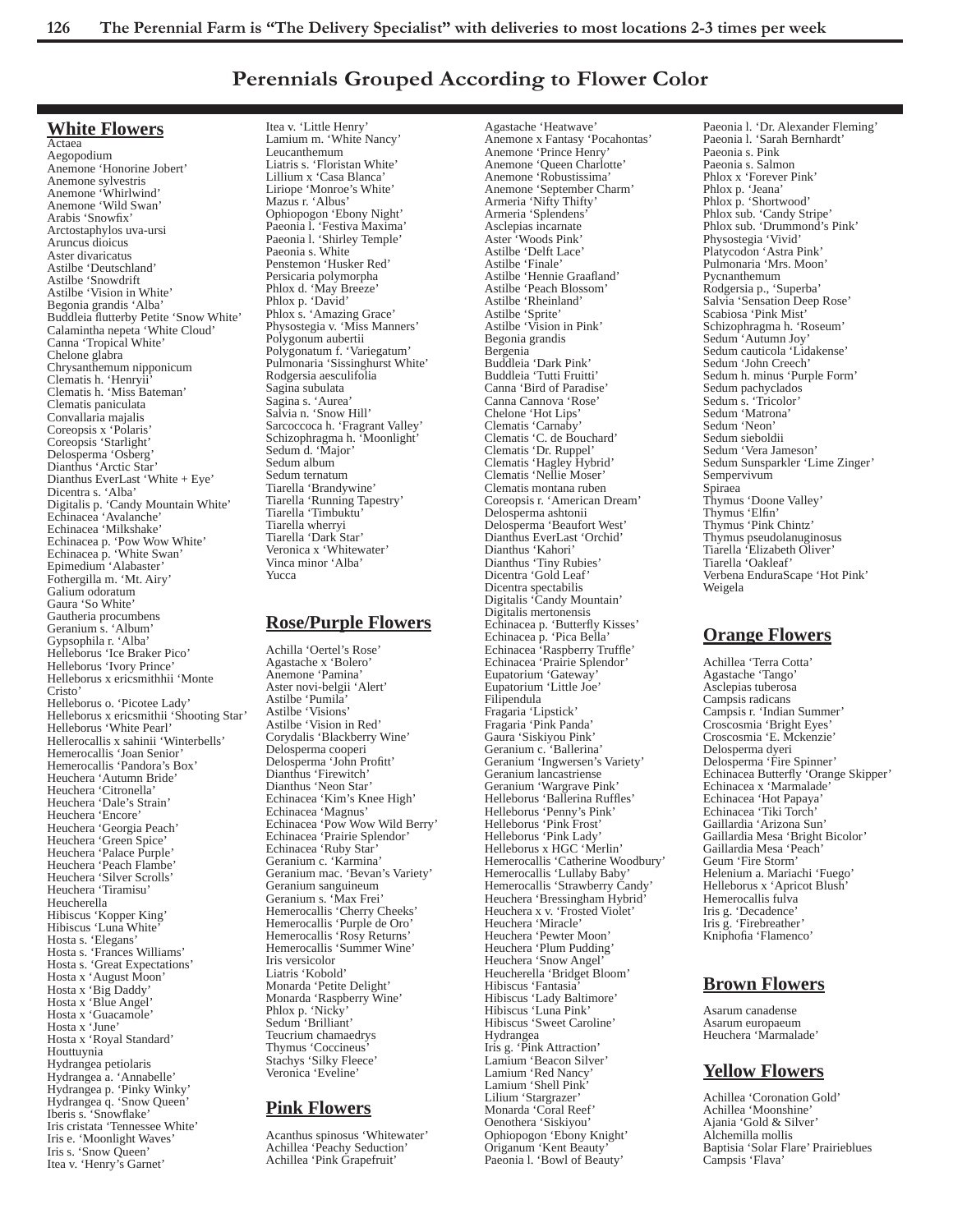# **Perennials Grouped According to Flower Color**

Canna Cannova 'Yellow' Chrysogonum virginianum Coreopsis 'Citrine' Coreopsis 'Cosmic Eye' Coreopsis 'Early Sunrise' Coreopsis 'Electric Avenue' Coreopsis 'Heliot' Coreopsis 'Moonbeam' Coreopsis 'Full Moon' Coreopsis 'Route 66' Coreopsis g. 'Sun Up' Coreopsis 'Tequila Sunrise' Coreopsis 'Walter' Coreopsis 'Zagreb' Crocosmia 'Norwich' Delosperma 'Basutoland' Delosperma 'Gold Nugget' Echinacea 'Cleopatra' Echinacea 'Harvest Moon' Epimedium 'Sulphureum' Euphorbia robbiae Euphorbia a. 'Ruby Glow' Gaillardia 'Mesa Yellow' Helenium a. Mariachi Series 'Sombrero' Helianthus 'First Light' Helianthus 'Lemon Queen' Helleborus x 'Apricot Blush' Helleborus x h. Winter Jewels Series 'Golden Sunrise' Hemerocallis 'Bonanza' Hemerocallis 'Gail's Fragrant Treasure' Hemerocallis 'Happy Returns' Hemerocallis 'Hyperion' Hemerocallis 'Mary Todd' Hemerocallis 'Stella de Oro' Hypericum Iris pseudacorus Lamiastrum Ligularia Lonicera s. 'John Clayton' Lysimachia nummalaria Lysimachia n. 'Aurea' Oenothera f. 'Shimmer' Paeonia s. Yellow Rudbeckia Santolina Sedum divergens Sedum f. 'Weihenstephaner Gold' Sedum f. 'Antique Grill' Sedum h. 'Makino' Sedum kamtschaticum Sedum k. 'Variegatum' Sedum m. 'Ogon' Sedum m. 'Salsa Verde' Sedum 'Blue Spruce' Sedum r. 'Angelina' Sedum r. 'Lemon Ball' Sedum sexangulare Sedum s. 'Cape Blanco' Sedum t. 'Coral Reef' Senecio Solidago Stokesia 'Mary Gregory'

## **Lavender/Purple Flowers**

Acanthus spinosus Allium t. 'Summer Beauty' Anemone Wild Swan (white & lilac) Aster 'Purple Dome' Aster 'Woods Purple' Astilbe t. 'Purple Candles' Baptisia 'Lunar Eclipse' Prairieblues Baptisia 'Purple Smoke' Clematis 'General Sikorsky' Clematis 'Jackmanii' Clematis 'Ramona' Clematis 'The President' Dianthus 'Everlast Lavender + Eye' Dianthus 'Everlast Lilac + Eye' Epimedium 'Lilafee'

Hemerocallis 'Little Grapette' Heuchera 'Forever Purple' Hosta f. 'Aureomarginata' Hosta 'Big Daddy' Hosta 'Blue Cadet' Hosta 'Blue Mouse Ears' Hosta x 'Empress Wu' Hosta 'Fire & Ice' Hosta 'Francee' Hosta 'Gold Standard' Hosta 'Golden Tiara' Hosta 'Guacamole' Hosta 'Halcyon' Hosta 'June' Hosta 'Krossa Regal' Hosta 'Patriot' Hosta 'Paul's Glory' Hosta 'Shade Fanfare' Hosta 'Sum & Substance' Iris cristata Iris e. 'Lion King' Iris e. 'Variegata' Lavandula Liriope 'Big Blue' Liriope spicata Menthe requienii Monarda d. 'Balmy Purple' Nepeta Paeonia s. Lavender Perovskia Phlox p. 'David's Lavender' Phlox p. 'Jeana' Phlox stol. 'Sherwood Purple' Phlox 'Triple Play' Phlox sub. 'Purple Beauty' Salvia 'Caradonna' Salvia 'East Friesland' Salvia 'May Night' Sedum 'Brilliant' Scabiosa 'Butterfly Blue' Stokesia 'Color Wheel' Tricyrtis 'Sinonome' Verbena bonariensis Verbena 'Homestead Purple' Verbena h. EnduraScape 'Purple' Viola 'Silver Gem'

# **Red Flowers**

Achillea 'Paprika' Achillea 'Pomegranate' Achillea 'Strawberry Seduction' Aquilegia 'Little Lanterns' Armeria p. 'Ballerina Red' Astilbe 'Fanal' Astilbe 'Montgomery' Aubrietia Axcent Series 'Dark Red' Bergenia 'Bressingham Ruby' Canna 'Bronze Scarlet' Canna Cannova Series Red Shades Clematis 'Ernest Markham' Clematis 'Niobe' Clematis 'Ville de Lyon' Coreopsis L'il Bang Series 'Daybreak' Coreopsis v. 'Main Street' Coreopsis 'Mercury Rising' Crocosmia 'Lucifer' Dianthus b. 'Heart Attack' Dianthus Everlast 'Burgundy Blush' Dianthus 'Frosty Fire' Dicentra 'Luxurient' Echinacea 'Solar Flare' Echinacea 'Tomato Soup' Epimedium rubrum Gaillardia g. 'Arizona Red Shades' Helenium a. Mariachi 'Salsa' Helleborus 'Anna's Red' Helleborus 'Ruby Wine' Hemerocallis 'Chicago Apache' Hemerocallis 'Pardon Me' Heuchera x v. 'Berry Timeless' Hibiscus 'Cristi' Hibiscus 'Lord Baltimore'

Hibiscus 'Luna Red' Iris g. 'Spartan' Lobelia cardinalis Lobelia 'Black Truffle' Lonicera s. 'Major Wheeler' Lychnis 'Lipstick' Monarda 'Jacob Cline' Monarda 'Raspberry Wine' Paeonia l. 'Felix Crousse' Paeonia l. 'Karl Rosenfield' Paeonia s. Red Penstemon s. 'Red Riding Hood' Phlox 'Scarlet Flame' Sedum 'Dazzleberry' Sedum 'Voodoo' Verbena 'Homestead Carpet Red' Verbena EnduraScape 'Red' Veronica s. 'Red Fox'

## **Blue/Violet Flowers**

Aconitum Agastache 'Black Adder' Agastache 'Blue Fortune' Agastache 'Golden Jubilee' Ajuga Amsonia 'Blue Ice' Amsonia hubrichtii Aquilegia 'Pumila' Aster 'Wood's Blue' Aster 'Jindai' Aubrietia Axcent Series 'Blue with White Eye' Baptisia australis Baptisia 'Purple Smoke' Brunnera Buddleia 'Blue Heaven' Calamintha 'Blue Cloud' Campanula 'Birch Hybrid' Campanula 'Blue Waterfall' Centaurea montana Ceratostigma plumbaginoides Clematis 'Elsa Spath' Clematis 'Mrs. Thompson' Clematis 'Multi Blue' Clematis 'Polish Spirit' Delphinium Eryngium Geranium 'Rozanne' Hydrangea m. 'Nikko Blue' Iris c. 'Powder Blue Giant' Iris c. 'Eco Bluebird' Iris e. 'Blue Pompon' Iris s. 'Caesar's Brother' Iris s. 'Royal Blue' Isotoma Kalimeris i. 'Blue Star' Lithodora d. 'Grace Ward' Lobelia siphilitica Mazus reptans Meehania cordata Mertensia Passiflora 'Waterloo Blue' Perovskia Phlox d. 'London Grove Blue' Phlox stol. 'Blue Ridge' Phlox sub. 'Emerald Blue' Platycodon 'Sentimental Blue' Polemonium Pulmonaria 'E. B. Anderson' Pulmonaria 'High Contrast' Pulmonaria 'Majeste' Pulmonaria 'Trevi Fountain' Rosmarinus o. 'Arp' Rosmarinus o. 'Hill Hardy' Salvia 'Blue Hill' Salvia n. 'blue Marvel' Salvia n. 'Lyrical Blues' **Sisyrichium** Stokesia 'Blue Danube' Stokesia 'Peachie's Pick' Tradescantia x 'Concord Grape' Tradescantia 'Sweet Kate'

Veronica 'Georgia Blue' Veronica oltensis Veronica r. 'Sunshine' Veronica 'Royal Candles' Veronica x 'Sunny Border Blue' Veronica 'Tidal Pool' Vinca minor Vinca minor Whirlaway

# **Mixed Colors**

Aquilegia 'Biedermeier' Delphinium Digitalis p. 'Dalmatian Mix' Helleborus 'Brandywine' Helleborus 'Royal Heritage Strain'

# **Multicolored Foliage**

Acanthus spinosus 'Whitewater' Aegopodium 'Variegatum' Aeonium haworthii 'Kiwi' Agastache 'Golden Jubilee' Ajuga r. 'Burgundy Glow' Armeria 'Nifty Thrifty' Brilliance Autumn Fern Brunnera Carex Colocasia Coreopsis x 'Tequila Sunrise' Dicentra 'Gold Leaf' Eryngium x. 'Neptune's Gold' Euphorbia c. 'Tasmanian Tiger' Euphorbia x m. 'Ascot Rainbow' Ghost Fern Hakonechloa Hedera helix cultivars Heuchera Heucherella Hosta Houttiuynia c. 'Chamelon' Iris e. 'Variegata' Korean Rock Fern Krauss Gold Tips Spikemoss Lady in Red Fern Lamium Lamiastrum g. 'Herman's Pride' Lavandula a. 'Platinum Blonde' Leptinella Liriope 'Silver Dragon' Lobelia 'Fried Green Tomatoes' Lysimachia n. 'Aurea' Ophiopogon 'Silver Mist' Phlox 'Triple Play' Polemonium Polygonatum f. 'Variegatum' Pulmonaria Radiance Autumn Fern Salvia 'Tricolor' Santolina incana nana Schizophragma h. 'Moonlight' Sedums Spiraea **Stachys** Thymus x citriodorus 'Variegata' Thymus 'Doone Valley' Thyme v. 'Silver Posie' Tiarella Tradescantia a. 'Sweet Kate' Ursula's Red Fern Veronica r. 'Sunshine' Vinca minor 'Whirlaway' Viola w. 'Silver Gem' Weigela Yucca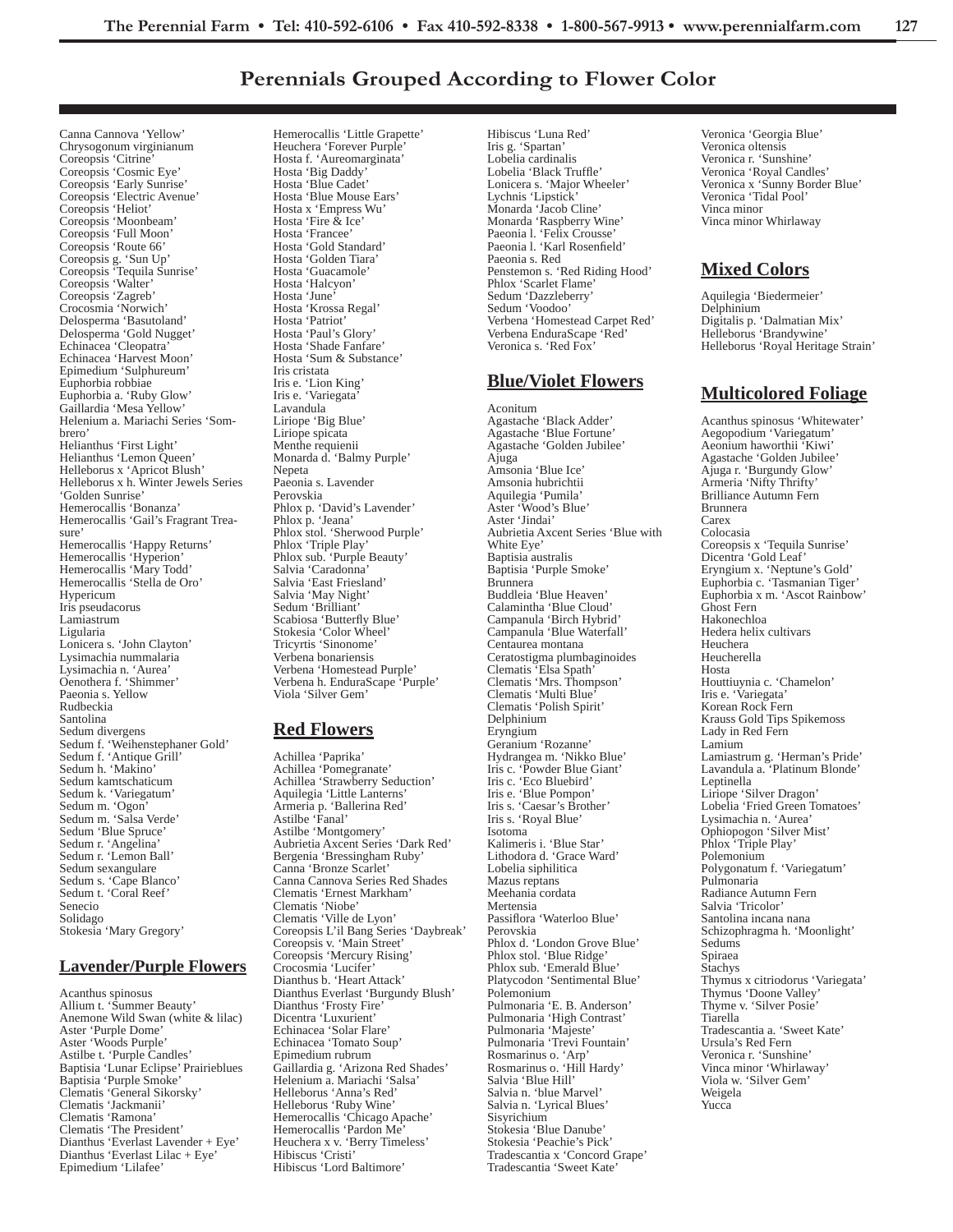# **Perennial Use for Specific Traits**

# **Drought-tolerant**

Achillea Actaea Aegopodium p. 'Variegatum' Agastache Alchemilla Arabis Armeria Artemisia Asclepias Aster Baptisia Buddleia Calamintha Campanula Centaurea Ceratostigma Coreopsis Delosperma Dianthus Echinacea Epimedium Eryngium Euphoria Gaillardia Gaura Geranium Gyspsophila repens 'Alba' Hayscented Fern Hedera helix Heliopsis Hemerocallis Heuchera Hosta Houttynia Hypericum Iberis Iris Kalimeris Kniphofia Lamiastrum Lamium Lavandula Leucanthemum Liatris Liriope Lithodora Lonicera Lychnis 'Lipstick' Muehlenbeckia axillaris Nepeta Oenothera Origanum Ornamental Grasses Pachysandra Paeonia

Penstemon Perovskia Persicaria polymorpha Phlox subulata Rudbeckia Salvia Santolina Sedum Sempervivum Solidago Stachys Stokesia Thymus Verbena Vernonia noveboracensis Vinca Yucca

# **Evergreen**

Ajuga Arabis Arctostaphylos uva-ursi Armeria Asarum europaeum Aubrietia Axcent Series Autumn Fern Bergenia Brilliance Autumn Fern Champion's Wood Fern **Carex** Christmas Fern Delosperma Dianthus Dixie Wood Fern Equisetum hyemale Euonymus coloratus Euphorbia robbiae Evergreen Wood Fern Fragaria Gaultheria procumbens Hedera helix Helleborus Herniaria glabra Heuchera Heucherella Iberis Japanese Holly fern Juncus (grass) Korean Rock Fern Lavandula Liriope Lonicera Ophiopogon Pachysandra Penstemon Perovskia

Phlox stolonifera Phlox subulata Polygonatum Pulmonaria Radiance Autumn Fern Sagina Salvia 'Purple Knockout' Santolina incana nana Sarcococca h. 'Fragrant Valley' Sedum varieties Sempervivum Stachys Teucrium chamaedrys Tassel Fern Tiarella Tradescantia 'Sweet Kate' Vinca Yucca

# **Attractive to Butterfl ies & Hummingbirds**

Achillea Aconitum Actaea Agastache Ajuga Anemone Aquilegia Arctostaphylos uva-ursi Armeria Aruncus Asclepias Aster Astilbe Baptisia Buddleia Calamintha Campanula Campsis Canna **Caryopteris** Centaurea Ceratostigma Chelone Chrysanthemum Clematis Coreopsis Crocosmia Delphinium Dianthus Dicentra Digitalis Echinacea Eryngium Eupatorium Fothergilla

Gaillardia Gallium Geum 'Fire Storm' Geranium Helenium Heliopsis Helianthus Hemerocallis Heuchera Heucherella Hibiscus Hosta Hydrangea Iberis Itea Iris Kalimeris i. 'Blue Star' Kniphofia Lavandula Leucanthemum Liatris Lilium Lobelia Lonicera Monarda Nepeta Oenothera Origanum Parthenocissus Passiflora Phlox Physostegia Polygonum aubertii Pycnanthemum Rhus a. 'Gro-Low' Rosmarinus Rudbeckia Salvia Scabiosa Sedum Solidago Spiraea Stokesia Teucrium chamaedrys Tiarella Vaccinium Verbena Vernonia noveboracensis Veronica Viola Weigela Yucca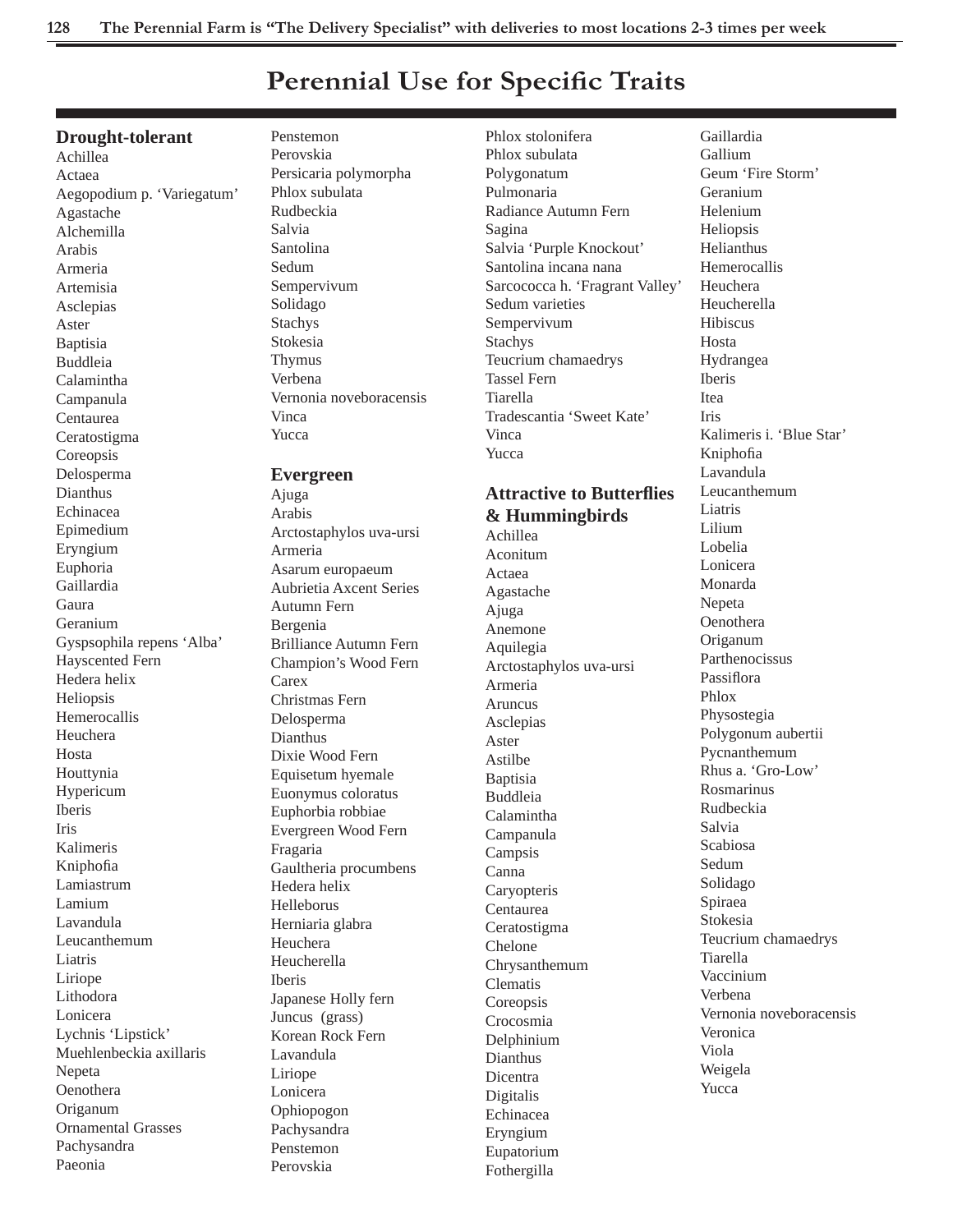Ferns

# **Perennial Use for Specific Traits**

### **Deer/Rabbit-Resistant**

Acanthus spinosus Achillea Aconitum Actaea Agastache Ajuga Alchemilla mollis Allium t. 'Summer Beauty' Arctosthapylos Armeria Artemisia Astilbe Baptisia Berberis Brunnera Buddleia Calamintha Canna **Carex** Ceratostigma Chelone Chrysogonum Convallaria Coreopsis Crocosmia Dianthus Dicentra Digitalis Epimedium Eryngium Euonymus coloratus Euphorbia Ferns Fothergilla Gallium Geranium Hakonechloa Helenium Helianthus Helleborus Hibiscus Iberis Iris Itea Kniphofia Lamium Lamiastrum Lavandula Liatris Ligularia Lobelia Lychnis Meehania Menthe Monarda

Nepeta Origanum Ornamental grasses Paeonia Perovskia Platycodon Pulmonaria Rosmarinus Salvia Santolina Scabiosa Sempervivum Spiraea Stachys Teucrium chamaedrys Thymus Tradescantia Verbena Vernonica Vinca Weigela florida Yucca

### **Moisture-tolerant**

Aconitum Acorus (grass) Actaea Ajuga Alchemilla Alocasia Amsonia 'Blue Ice' Anemone Aruncus dioicus Asclepias incarnate Astilbe Begonia Bergenia Brunnera Buddleia Calamagrostis (grass) Canna Carex (grass) Chasmanthium (grass) Chelone Chrysogonum virginianum Colocasia Convallaria Corydalis Deschampsia (grass) Digitalis Ensete Equisetum hyemale (grass) Erianthus (grass) Eupatorium Fargesia Filipendula

Fothergilla Gallium Helleborus Hemerocallis Heucherella Hibiscus Hosta Houttuynia Iris ensata Iris pseudacorus Iris versicolor Itea Juncus (grass) Leptinella Leucanthemum Liatris Ligularia Liriope Lobelia Mazus Meehania Mertensia virginica Musa Phalaris Phlox divaricata Phlox glaberrima 'Triple Play' Physostegia Polygonatum falcatum 'Variegatum' Pycnanthemum muticum Rodgersia Sagina Sarcococca h. 'Fragrant Valley' Senecio Sisyrinchium Tradescantia Vernonia noveboracensis Veronica Vinca minor

# **Aromatic Leaves**

Achillea Acorus Agastache Allium t. 'Summer Beauty' Artemisia Calamintha **Caryopteris** Clematis paniculata Comptonia peregrine Gaultheria procumbens Geranium 'Biokovo' Geranium 'Karmina' Geranium m. 'Bevan's Variety' Geranium 'Ingwersen's Variety' Hayscented Fern Houttuynia Lavandula Meehania cordata Menthe requienii Monarda **Nepeta** Passiflora c. 'Waterloo Blue' Perovskia Rhus aromatic 'Gro-Low' Rosmarinus Salvia Santolina Sarcococca h. 'Fragrant Valley' Thymus Yucca

# **Fragrant Flowers**

Achillea Asclepias incarnata Buddleia Clematis paniculata Convallaria Corydalis Dianthus Echinacea 'Cleopatra' Echinacea 'Evening Glow' Echinacea 'Harvest Moon' Echinacea 'Solar Flare' Filipendula Fothergilla Gallium Hemerocallis Hosta 'Guacamole' Hosta 'Royal Standard' Lavandula Lilium (Oriental) Lonicera Lysimachia n. 'Aurea' Pachysandra procumbens Paeonia lactiflora Paeonia suffruticosa Phlox paniculata Phlox stolonifera Polemonium Polygonum f. 'Variegatum' Pycnanthemum Roses Rosmarinus Sagina Tiarella Yucca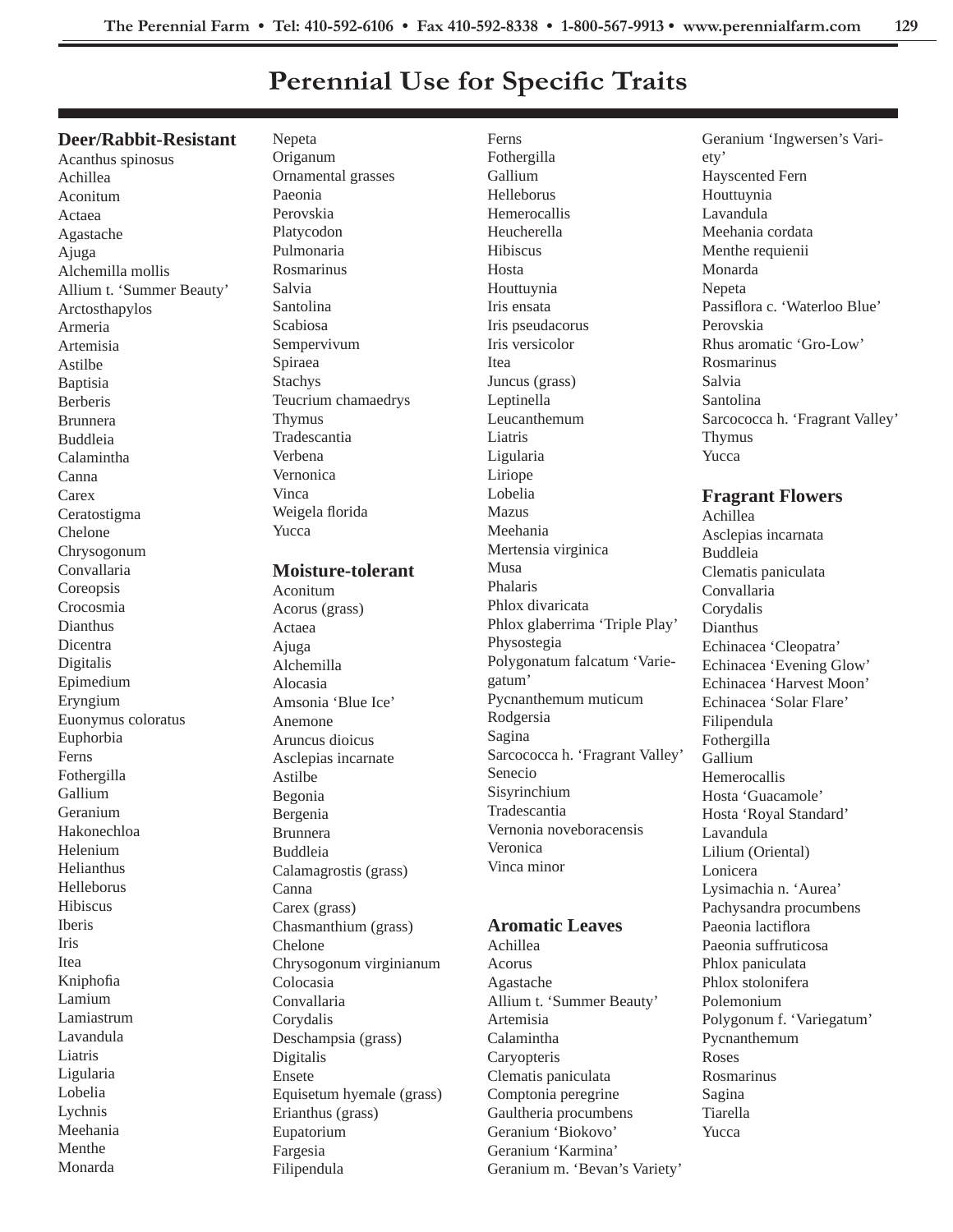# **Perennial Use for Specific Locations**

## **Shade-tolerant**

Acanthus Aconitum Acorus (grass) Actaea Aegopodium p. 'Variegatum' Aeonium haworthii Aeonium haworthii 'Kiwi' Ajuga Alchemilla Allium t. 'Summer Beauty' Alocasia Amsonia 'Blue Ice' Anemone Aquilegia Arctostaphylos uva-ursi Armeria Aruncus Asarum Aster divaricatus Aster dumosus Aster novi-belgii 'Alert' Aster tataricus 'Jindai' Astilbe Aubrietia Axcent Series – in the south Begonia Bergenia Bouteloua Brunnera Buddleia Calamagrostis (grass) Campanula **Campsis Caryopteris** Carex (grass) Centaurea Ceratostigma Chasmanthium (grass) Chelone Chrysogonum virginianum Clematis Colocasia Comptonia peregrina Convallaria Corydalis Crocosmia Deschampsia (grass) Dicentra Digitalis Elymus (grass) Epimedium Equisetum (grass) Eragrostis (grass) Erianthus (grass) Euonymus coloratus Eupatorium Euphorbia Ferns Filipendula Fothergilla major 'Mt Airy' Fragaria Fargesia (Bamboo) Gallium Gaultheria procumbens Geranium Geum Hakonechloa (grass) Hedera Helix Helleborus Hemerocallis Herniaria Heuchera Heucherella Hosta Houttuynia Hydrangea Hydrangea petiolaris Hypericum Itea Iris Isotoma fluviatilis Juncus (grass) Kalimeris

Lamiastrum Lamium Leptinella Ligularia Liriope Lithodora Lobelia Lonicera Lysimachia Mazus Meehania Menthe Mertensia Miscanthus s. 'Little Zebra' (grass) Muehlenbeckia Musa (Banana) Nassella tenuissima (grass) Ophiopogon Pachysandra Panicum (grass) Parthenocissus Passiflora Pennisetum (grass) Persicaria polymorpha Phalaris (grass) Phlox divaricate Phlox g. 'Triple Play' Phlox paniculata Phlox stolonifera Physostegia Platycodon Pleioblastus (Bamboo) Polemonium Polygonum aubertii Polygonatum f. 'Variegatum' Pulmonaria Pycnanthemum Rhus aromatic 'Gro-Low' Rodgersia Rosemary Sagina Sarcococca h. 'Fragrant Valley' Schizachyrium (grass) Schizophragma hydrangeoides Sedum makinoi 'Ogon' Sedum makinoi 'Salsa Verde' Sedum ternatum Senecio Seslaria autumnalis Sisyrinchium Sorghastrum nutans (grass) Spartina patens (grass) Sporobolus heterolepsis (grass) Tiarella Tradescantia **Tricyrtis** Vaccinium Vernonia noveboracensis Veronica Vinca Viola walteri 'Silver Gem' **Rock Gardens** 

Ajuga Alchemilla Anemone sylvestris Arabis Armeria Artemisia 'Silver Mound' Asarum Aster 'Alert' Aster 'Woods Blue, Pink, Purple' Astilbe 'Pumila' Astilbe 'Hennie Graafland' Astilbe 'Sprite' Aubrietia Axcent Series Bergenia Calamintha Campanula Ceratostigma Convallaria Coreopsis Delosperma

Dianthus Dicentra Epimedium Festuca Gaillardia Geranium Hosta 'Blue Cadet' Hosta 'Blue Mouse Ears' Iberis Iris cristata Isotoma Lamium Lithodora Mazus Meehania cordata Menthe requienii Oenothera Ophiopogon Origanum r. 'Kent Beauty' Phlox divaricata Phlox g. 'Triple Play' Phlox stolonifera Phlox subulata Platycodon Pulmonaria Sagina Sedum Selaginella Sempervivum Sisyrinchium Stachys b. 'Silky Fleece' Thymus Tiarella Verbena Veronica Viola

#### **For the Seashore Perennials**

Acanthus Achillea Agastache Alchemilla Anemone Armeria Artemisia Asclepias tuberosa Aster Baptisia Bergenia Campanula Centaurea Chrysanthemum nipponicum **Coreopsis** Crocosmia Delosperma Dianthus Eryngium Euphorbia Fragaria Gaillardia Gaura Geranium Hemerocallis Heuchera Hibiscus Hosta Hypericum Iberis Iris sibirica Iris germanica Kniphofia<br>Lavandula Mertensia virginica Monarda Nepeta Oenothera Penstemon Perovskia Phlox subulata Physostegia Platycodon Rudbeckia Salvia Santolina chamaecyparis

Scabiosa Sedum Sempervivum Solidago Stachys Stokesia Thyme Veronica

#### **Ornamental Grasses**

Calamagrostis Cortaderia selloana Deschampsia cespitosa Elymus glaucous Erianthus ravennae Festuca glauca Miscanthus sinensis Panicum virgatum Pennisetum Phalaris arundinacea Schizachyrium scoparium Spartina patens

#### **Ground Cover**

Ivy Liriope Pachysandra terminalis Vinca

**Flowering Vines** Campsis Clematis paniculata Clematis Lonicera Polygonum

#### **Flowering Shrubs** Berberis

Buddleia Caryopteris Hydrangea macrophylla Spirea Yucca

## **Perennials that Grow under Black Walnut Trees**

Ajuga Aster Astilbe Campanula Carex (grass) Christmas Fern Chrysanthemum Cinnamon Fern Clematis Dicentra Digitalis Euonymus coloratus Galium Geranium Grasses (most) Hemerocallis Heuchera Hosta Iris sibirica Knock Out Roses Lady Fern Leucanthemum 'Becky' Lobelia siphilitica Mertensia Monarda Oenothera Pachysandra terminalis Parthenocissus Phlox paniculata Phlox subulata Polygonatum Royal Fern Sedum ternatum Sensitive Fern Solidago Stachys Tradescantia Vinca minor Viola